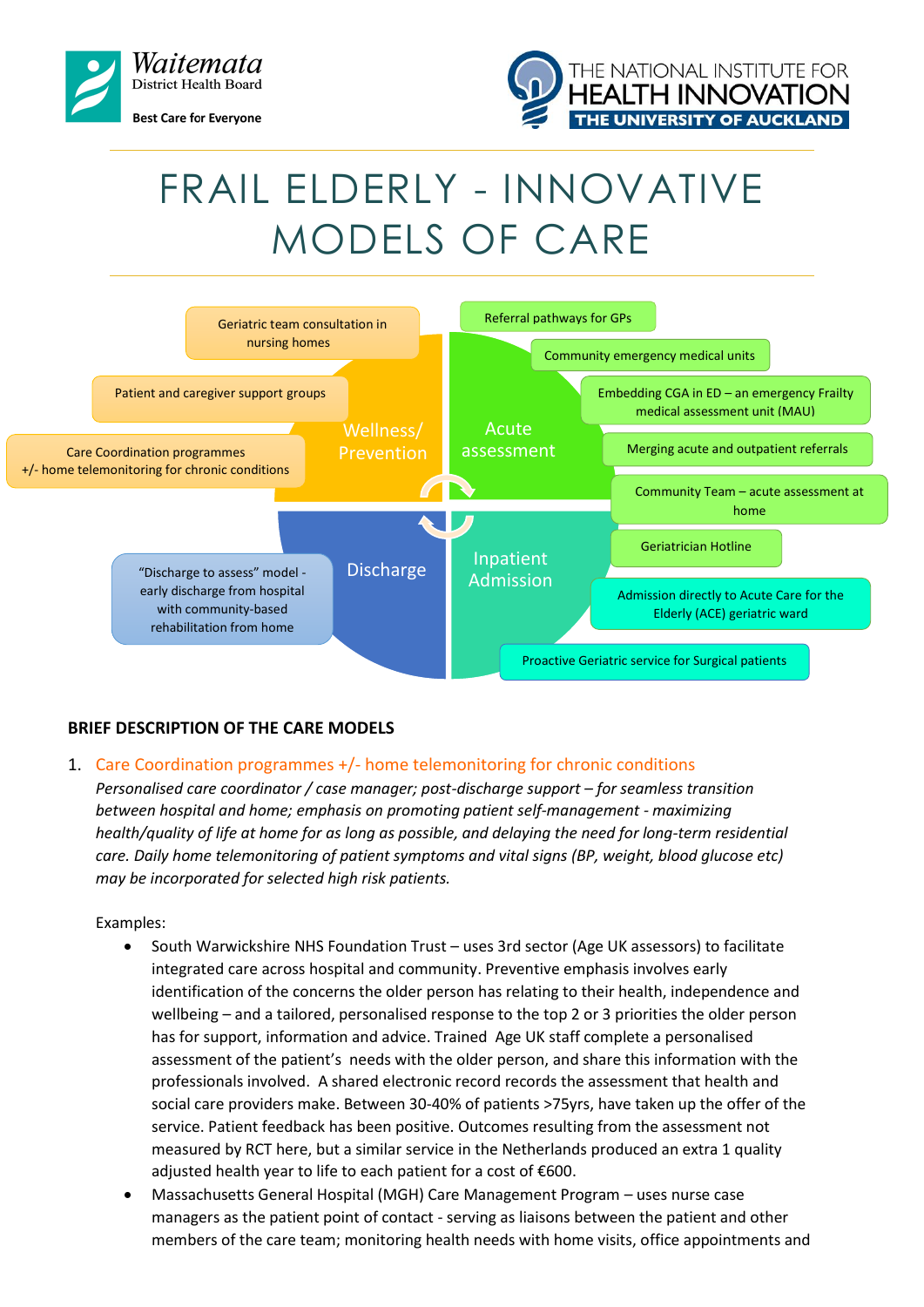phone calls; and developing customized health care plans with input from the program's other staff, including social workers, pharmacists and community resource specialists. The program has yielded a sustained 7% net cost and a 4% mortality reduction.

- The VHA CCHT program incorporates home telemonitoring into its care coordination program for high risk elderly with chronic conditions. The program has produced a 19% reduction in hospital admission rate, 25% reduction in length of inpatient stays, 86% patient satisfaction, and significantly reduced cost compared to standard home-based primary care services (see case study).
- Rush University Medical Center, Chicago developed and implemented "Virtual Integrated Practice" (VIP), where primary care practices organise interdisciplinary teams which collaborate virtually (using email, phone) to plan and deliver coordinated care for geriatric patients with chronic disease. A comparison of 4 primary care practices using VIP with 4 similar practices not using the program, found VIP frail elderly patients (with lower levels of functioning) were 42% less likely to visit ED, reported increased patient satisfaction with their care, and improved knowledge about their conditions and medications. Physicians in VIP practices were more likely to report understanding the reason for their patients' visits. There was also a substantial change in the pattern of referrals made - in particular, an increase to the designated team dietician.

## 2. Geriatric team consultation in resthomes

- *(i) "Paper rounds" – for rest home GPs/RNs - may be telehealth enabled*
- *(ii) Realtime patient consultations – in person / video teleconsult - to reduce avoidable hospitalisation of nursing home residents.*
- *(iii) Rest home staff ongoing education*

Examples:

- Project ECHO a US model of regular teleconferencing between hospital specialist (geriatric team) and a network of primary care providers (resthome GPs, RNs, managers) – for case discussion, specialist advice, and education (see case study)
- Video-telemedicine links between rural rest homes and the ED at The Medical College of Georgia Health Medical Center allow ill residents to be assessed by a physician, to prevent unnecessary transfers to the emergency department. During the first year of operation, 20 telemedicine consults took place and in 10 cases, the hospital physician concluded that the patient did not need to come to the ED.
- Nurse Practitioner role in Aged Care an innovative NZ model, developed as a collaboration between MidCentral District Health Board (DHB), Central Primary Health Organisation (PHO) and three aged residential care facilities in Levin, in response to problems of access and inequality arising from GP shortages in that community. The Nurse Practitioner (NP) is a joint appointment for the aged facilities and the Health of Older Persons team in the PHO, and works in partnership with the GPs allocated to each facility. The NP has weekly scheduled times in each facility to provide direct care - including assessing residents' levels of health independence, ordering diagnostic tests, and prescribing and reviewing medications. The NP also provides clinical leadership for residential care staff and advances the team's evidencebased practice. As well as responding to acute clinical events as needed, the NP provides Health of Older Persons services through the PHO and responds to community referrals. An evaluation report completed in April 2013, found the model has resulted in increased timely access to primary healthcare services; statistically significant decreases in presentations to ED and number of hospital admissions; a reduction in polypharmacy - with the nurse practitioner able to prescribe some medications increasing prompt access to interventions; highly collaborative care between nurse practitioner, GPs, hospital specialists and aged care staff; advanced clinical nursing leadership, timely advice and support, that has increased staff



Waitemata District Health Board

**Best Care for Evervone** 

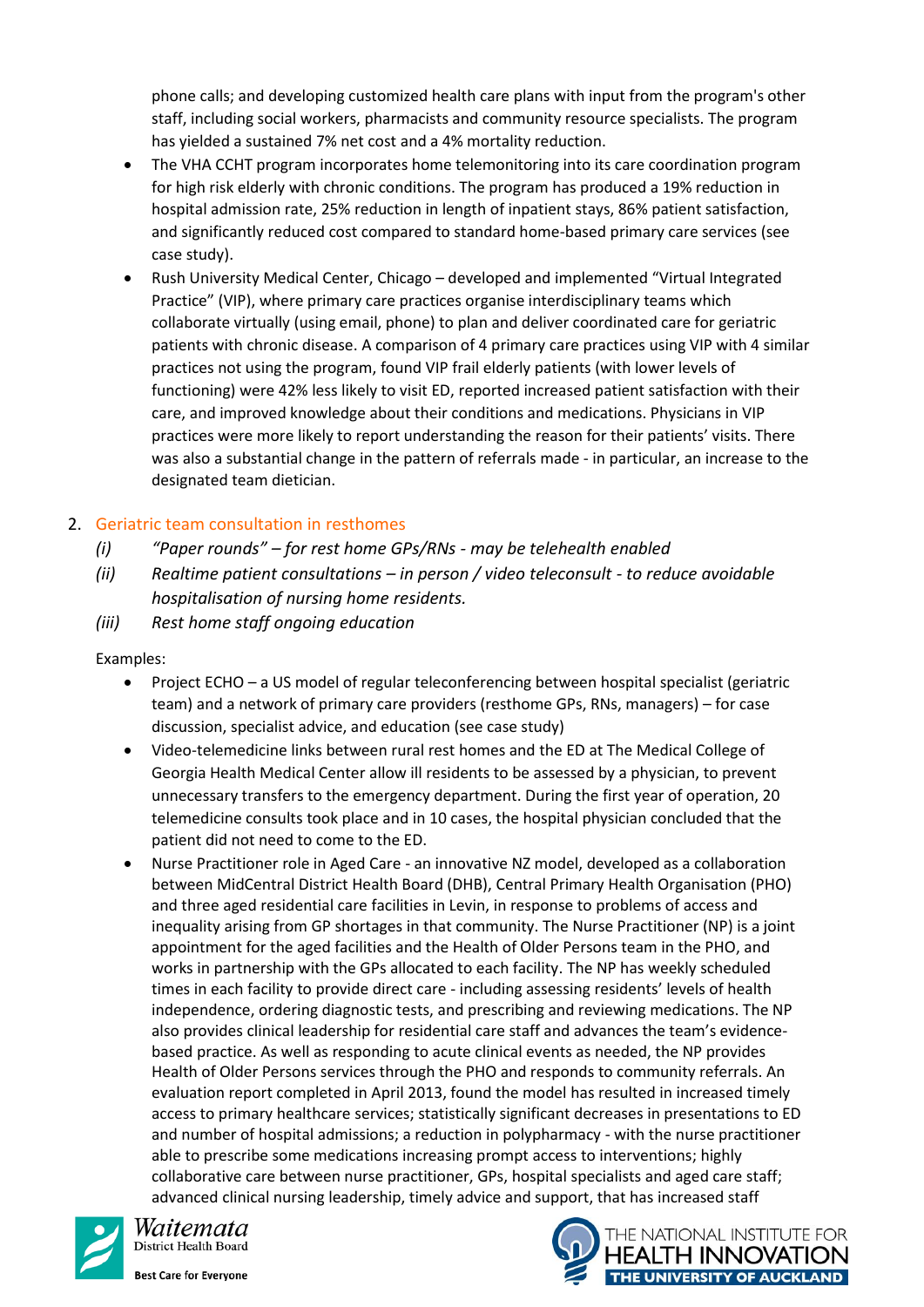confidence and decreased anxiety of the aged residential care workforce; as well as a positive impact on the recruitment and retention of GPs, who reported they were more attracted to working in the sector knowing they had the clinical support provided by the NP role.

 The "Wellspring Program" in the US has been shown to improve the quality of rest home care and reduce staff turnover, through group training for both management and frontline staff. Several nursing homes are brought together in a learning collaborative, known as an "alliance". A team of clinical consultants develops and regularly updates educational training modules on best practice related to clinical issues (eg, dementia, incontinence). This training is provided throughout the year and, on completion, participants form implementation teams that include both nursing home leaders and frontline staff. A leadership module aims to encourage culture change among facility leaders – enabling staff to overcome hierarchy-driven barriers, and teaching techniques to help leaders support the work of their frontline teams. Frontline staff also attend a session on leadership, communication, time management, guest relations and self-care skills. Each month, all collaborative rest homes collect and share clinical data including number of falls, weight loss prevalence, incontinent episode prevalence, staff turnover, and other performance indicators. This data is aggregated and analytical reports are distributed at quarterly meetings – allowing nursing homes to compare their performance against others and national benchmarks. A geriatric nurse consultant travels to each rest home at least four times per year to support implementation of concepts and practices, and is available at all times for as-needed consultations by telephone or email. A monthly enewsletter is sent to all rest homes sharing available resources, relevant research and news. Over 4 year study period, the Wellspring model improved staff retention from 70% to 76% (compared to fall in retention from 74% to 68% in non-Wellspring rest homes in the area); there was a 50% decline in care deficiencies after introduction of the program, with severe deficiencies (making up 22% of deficiencies before implementation) effectively eliminated. Qualitative improvement in residents' perceived quality of life and interaction with staff was found, although no clear evidence of quantitative benefit to health outcomes. There was no increase in overall cost to the collaborative nursing homes, with several reporting lower costs due to, for example, reductions in laundry and continence supplies resulting from betterscheduled toileting.

## 3. Patient and caregiver support groups / courses

*For those living with chronic conditions, support groups can provide valuable tips and insights from "expert patients" and socialisation. Meetings can be at a local community venue, at the hospital outpatient clinic, or an on-line forum – facilitated by a member of the multidisciplinary geriatric team, with relevant educational talks.*

- The NHS Expert Patients Programme (EPP) is a 6 week self-management programme for people who are living with chronic (long-term) conditions. It is run by 2 tutors who both have a chronic condition. Topics cover dealing with pain and tiredness, coping with depression, relaxation techniques and exercises, healthy eating. The aim is to support people by increasing their confidence, improving their quality of life, and helping them manage their condition more effectively. Patients report valuing the social aspect of the weekly group sessions as much as the educational benefit. Disease-specific courses are also offered.
- Essentia Health and Vascular Center (Minnesota) runs group support and education sessions for its chronic heart failure patients - designed in response to patient focus group recommendations. Support groups are held 6 times a year and are led by CHF program staff. Topical presentations include medication management (taught by a pharmacist), grief support



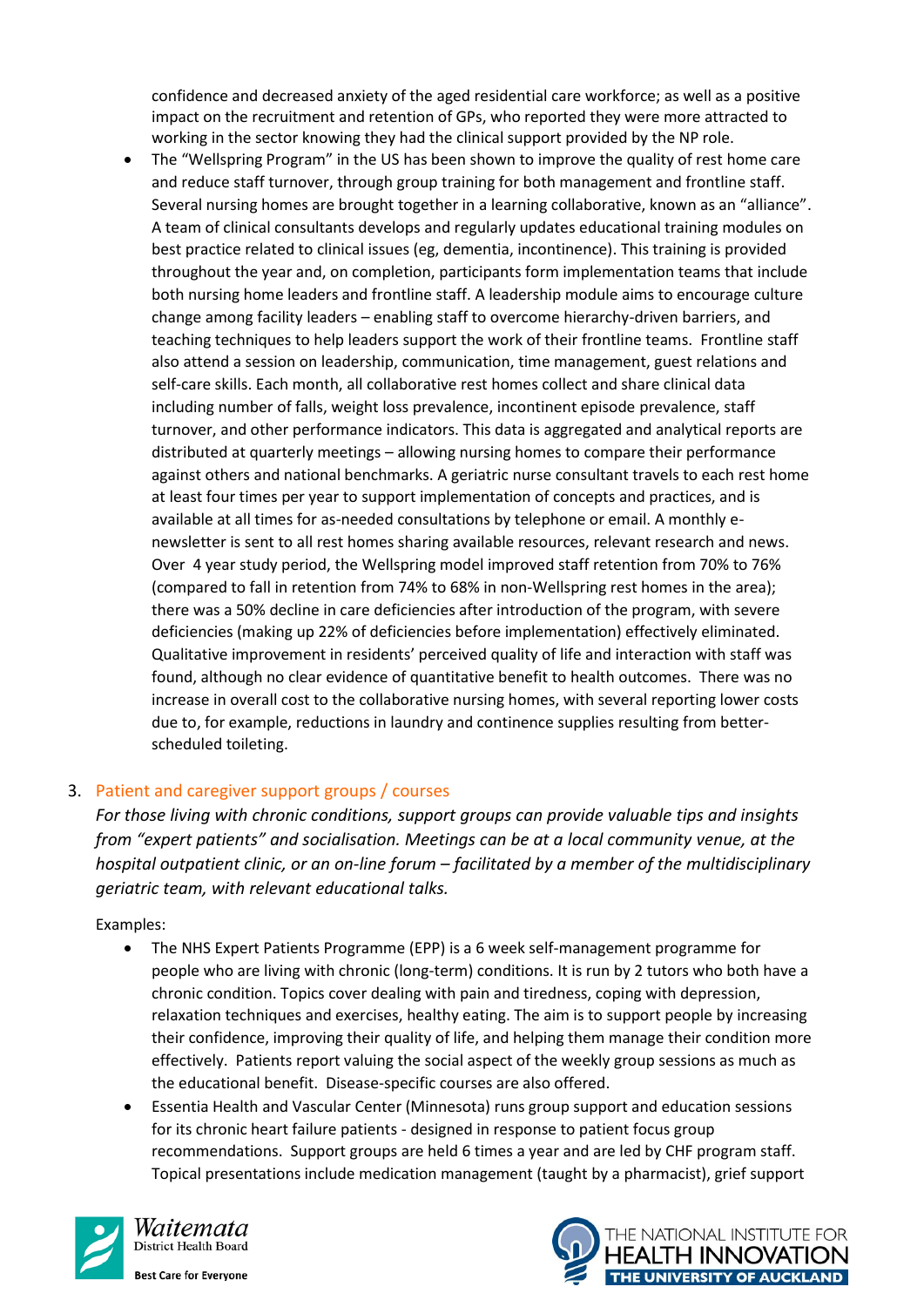(led by a grief counsellor), diet management (given by a dietician) and living with the disease (led by a life coach).

# 4. Referral pathways for GPs

*Locally agreed detailed guidelines clarifying patient criteria, who to refer to and when, with what work-up completed (to address current confusion identified by Waitemata GPs)*

Example: HealthPathways Canterbury DHB

## 5. Community emergency frailty units

*Decentralised, focused, patient-centred, acute care. Provides rapid comprehensive geriatric assessment and treatment, short-term admission (up to 72hrs), and 'hospital at home' nursing for patients sent home to recover.*

Example: The Emergency Multidisciplinary Unit (EMU) at Abingdon Community Hospital, UK; reportedly 65% of patients assessed at the EMU are able to stay in their own home. Only 17% require acute hospital admission for care. Lengths of acute inpatient stay have been reduced by more than 40% and the number of admissions from the Abingdon area to the general hospital (John Radcliffe Hospital) has reduced by 12% (see case study).

# 6. Embedding CGA in ED – an Emergency Frailty Medical Assessment Unit (MAU)

*Dedicated Frailty MAU (usually within an ED). Early, real time geriatrician review → clear care plan on admission so treatment starts earlier – enabled by extended specialist cover. Embedded CGA pathway with co-location of multidisciplinary team members as a "front door response team" working alongside medical staff - reducing unnecessary inpatient admission for those able to return home with support.*

*Efforts to integrate geriatric medicine and emergency medicine through: (i) care pathways guiding the care of frail elderly within the main ED; (ii) geriatricians actively fulfilling an inreach function to the major receiving area of ED in addition to their daily ward round of patients admitted overnight; (iii) shared clinical assessments and decision making; (iv) joint governance meetings; (v) joint education and training meetings* 

- Frailty Unit at Northern General Hospital, Sheffield has shown a 37% decrease in patients discharged on the same day or day after admission with no increase in re-admission rate. See:<http://www.health.org.uk/publications/improving-patient-flow/>
- Leicester Royal Infirmary Emergency Frailty Unit (EFU) study of the EFU's first 2 years, showed a significant fall in ED conversion rate (from 69.6% to 61.2%) for patients aged >85yrs; a fall in the 90 day readmission rate following discharge from the ED (from 26.0% to 19.9%). However, the mean length of inpatient stay was increased (from 8.9days to 11.1 days); possibly explained by only the sickest of elderly patients being admitted to hospital. ED conversion rates fell across all age groups and were thought to be related to the time freed up for emergency physicians to care for younger patients.
- "Hot Clinics" Older Person's Assessment Units at King's College and Guy's Hospitals provide same day or next-day CGA for older people with complex needs, aimed at avoiding unnecessary ED attendance or inpatient admission. Patients attending ED can be diverted to



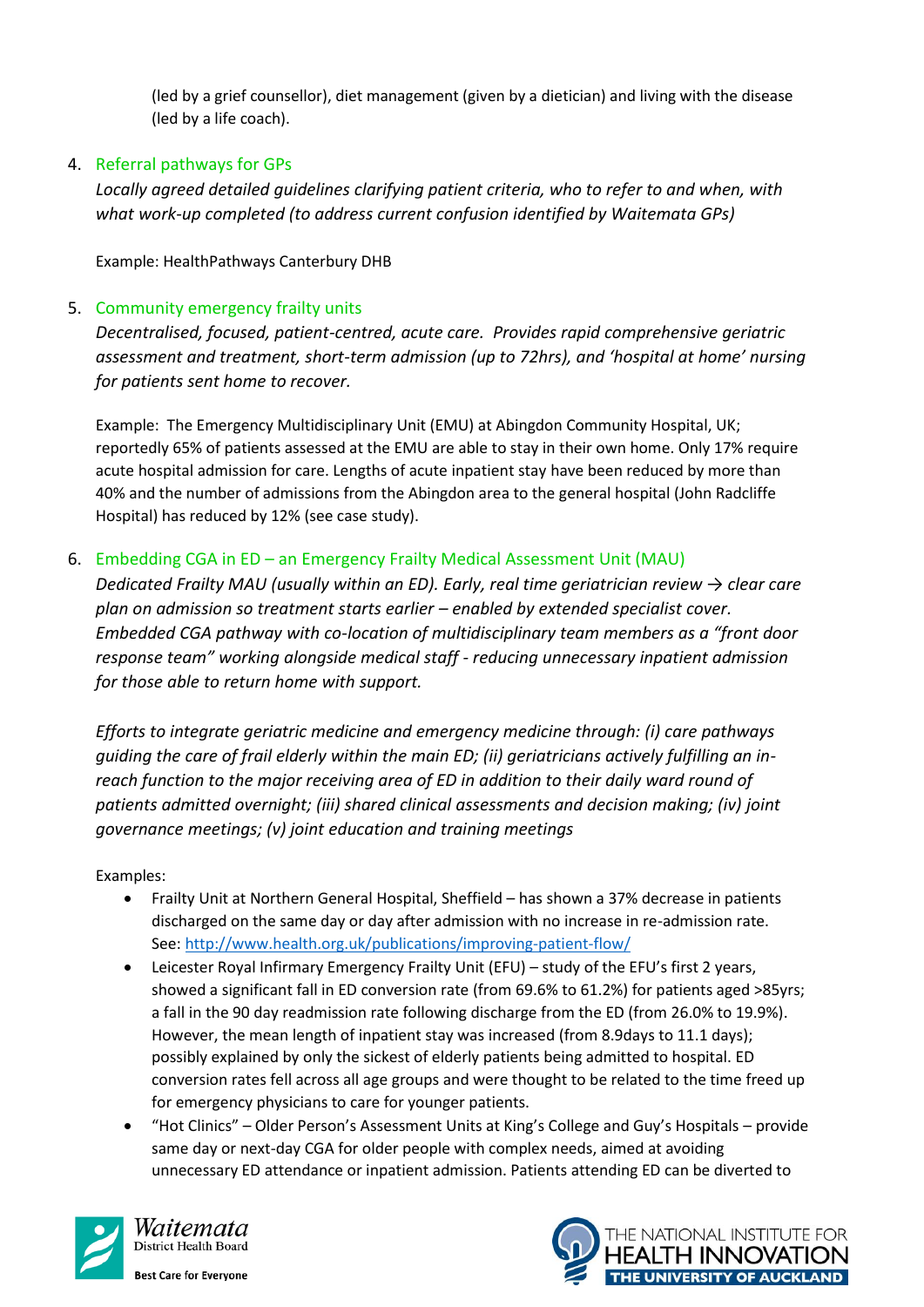the unit, GPs refer patients they think would benefit from rapid specialist assessment, and inpatients receiving medical care may also access it.

# 7. Merging acute and outpatient referrals

*Combining outpatient referrals and emergency patients into a single system of care – within the Frailty MAU/acute model. Rationale is realising the divide between outpatient and emergency referrals is often artificial– with little difference in clinical severity between patients referred acutely or as outpatients (particularly if outpatient waiting list is lengthy) and no difference in the process of care required.*

Example: Frailty Unit at Northern General Hospital, Sheffield (see ref above)

#### 8. Community Geriatric Team – acute assessment and treatment at home

Acute referrals from GPs are assessed by an interdisciplinary community geriatric team – often *enables home-based treatment and rehab, so as to avoid hospital admission altogether.*

Examples:

- Community Rehabilitation Enablement Support Team (CREST), Canterbury DHB (see (12)).
- London's Southwark and Lambeth NHS urgent care model for older people "HomeWard" care – provides short term clinical care, including intravenous therapy, blood monitoring, care relating to catheters such as PICC lines and Hickman lines, anticoagulation therapy, complex wound management, and oxygen therapy (nebulisers). Care is coordinated by the HomeWard matron, working closely with the team (GP, nurses, OT, physio, pharmacist, social worker)

#### 9. Geriatrician Hotline

Example: The TALK service at King's College Hospital, London *24/7 access to telephone advice for GPs and other healthcare professionals to specialist geriatric providers (geriatrician, geriatric registrar, or senior geriatric nurse) – aims to avoid the patient attending ED – discuss alternatives which include arranging a Hot Clinic appointment for geriatric assessment (same day or next working day). The service is also used to access rapid specialist assessment by hospital doctors in other specialties and therapists.* 

A study of a similar geriatric hotline in Bordeaux, providing GPs with direct line to a geriatrician Monday to Friday 9am – 7pm, over 16 months (Nov 2010 – Feb 2012) resulted in only 4.3% of the 230 patients discussed over the hotline proceeding to ED admission. The remainder calls were dealt with by advice only (38%), organised geriatric consultations (5.3%), day hospital (9.2%) or hospitalisation in geriatric medicine (42.9%). The reasons for calls to the hotline involved management of behavioural disorders (29.5%), unexplained asthenia (17%), repeated falls (13%) and complex social problems (10.3%).

## 10. Admission directly to Acute Care for the Elderly (ACE) geriatric ward

*High acuity ACE unit targeting frail elderly with delirium and dementia. Rapid identification for entry; a safe and appropriate environment; rapid investigations and interventions for the acute illness; interdisciplinary geriatric assessment within 24 hours of admission to the unit, care plan and interventions that promote independence to maintain optimal function; medication review; well planned early discharge.* 



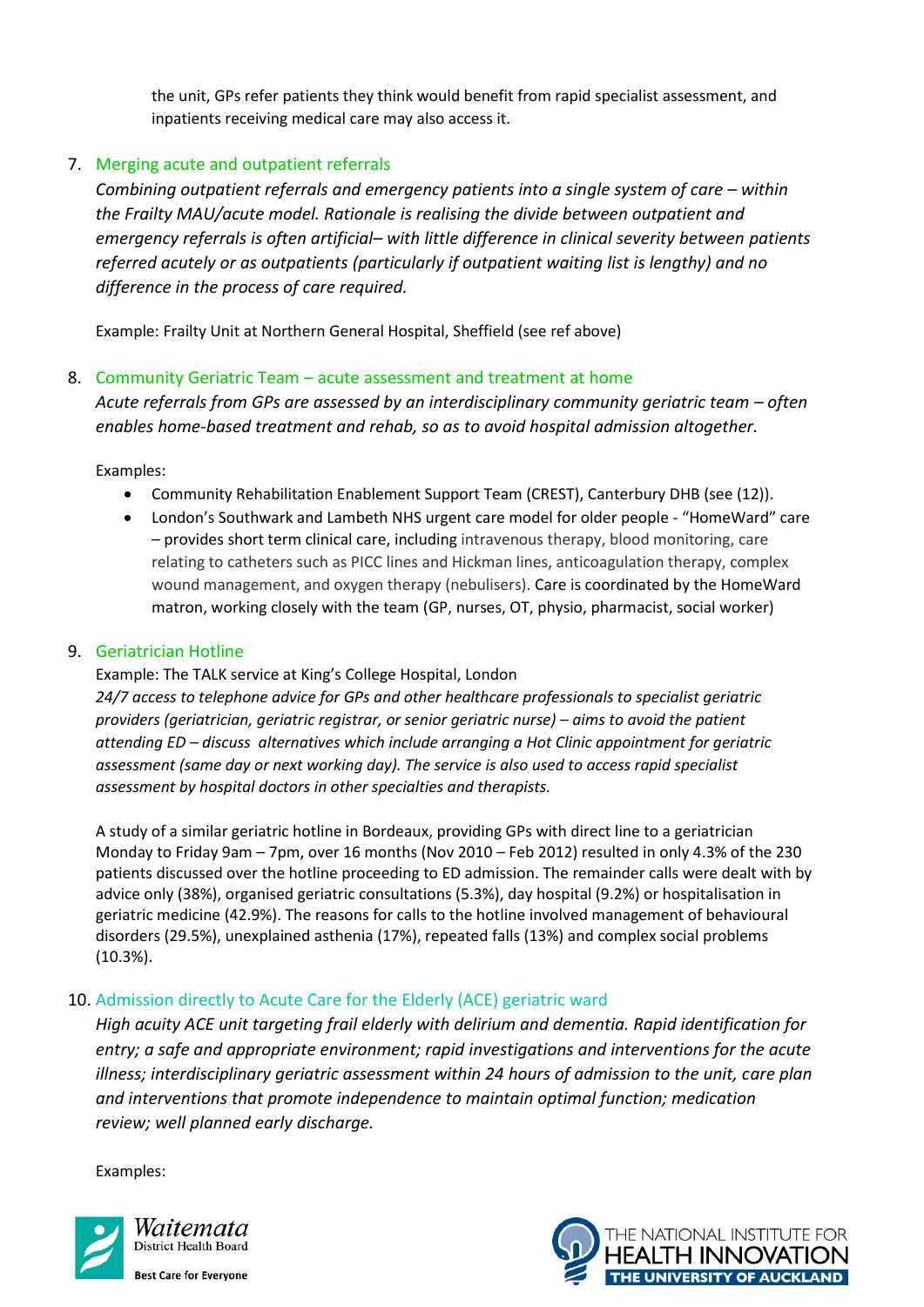- North Memorial Medical Center, Minnesota CACE (Collaborative Acute Care for the Elderly) unit; ACE Unit at Highland Hospital, Rochester, NY;
- ACE at the Royal North Shore and Ryde Health Service, North Sydney: re-admissions within 28 days reduced from 12.4% to 3% for ACE patients, fewer ACE patients require a stay within a rehabilitation facility prior to discharge, and, if an ACE patient does require rehab, the average length of stay (ALOS) is 11 days compared to a Non-ACE patient ALOS = 21 days. See: [http://www0.health.nsw.gov.au/resources/nursing/pdf/moc\\_06/ace.pdf](http://www0.health.nsw.gov.au/resources/nursing/pdf/moc_06/ace.pdf)
- Also see South Australia state-wide plan to implement ACE units: [http://www.sahealth.sa.gov.au/wps/wcm/connect/4e0357004e5a82178814fcfefb3fa04f/Acut](http://www.sahealth.sa.gov.au/wps/wcm/connect/4e0357004e5a82178814fcfefb3fa04f/Acute+Care+of+the+Elderly+Unit+Model+of+Care.pdf?MOD=AJPERES&CACHEID=4e0357004e5a82178814fcfefb3fa04f&CACHE=NONE) [e+Care+of+the+Elderly+Unit+Model+of+Care.pdf?MOD=AJPERES&CACHEID=4e0357004e5a82](http://www.sahealth.sa.gov.au/wps/wcm/connect/4e0357004e5a82178814fcfefb3fa04f/Acute+Care+of+the+Elderly+Unit+Model+of+Care.pdf?MOD=AJPERES&CACHEID=4e0357004e5a82178814fcfefb3fa04f&CACHE=NONE) [178814fcfefb3fa04f&CACHE=NONE](http://www.sahealth.sa.gov.au/wps/wcm/connect/4e0357004e5a82178814fcfefb3fa04f/Acute+Care+of+the+Elderly+Unit+Model+of+Care.pdf?MOD=AJPERES&CACHEID=4e0357004e5a82178814fcfefb3fa04f&CACHE=NONE)

# 11. Proactive geriatric service for surgical patients

*Geriatric team service supporting older people (> 65yrs) undergoing surgery - helping with medical problems, emotional and practical needs. Aims to improve outcomes by optimising physical, psychosocial and functional well-being, prior to and following surgery. Referrals are made by GPs, the surgical team/consultant, pre-assessment nurses or clinical nurse specialists. Preoperative screening using CGA, based on validated screening methods/tools. Identified problems are then managed to optimise fitness for surgery. Education on exercise, nutrition and pain management. Therapy input for anticipated needs at hospital discharge and proactive provision of equipment. Postoperative review on the surgical wards by geriatrician and nurse - providing direct intervention and staff education in early detection and treatment of medical complications, delirium, early mobilisation, pain management, bowel-bladder function, nutrition and discharge planning. Follow-up therapy home visit post-discharge for patients with functional difficulties, and outpatient clinic review for those with on-going medical problems. Thereafter, patients linked with pre-existing services as needed, for example falls programmes, continence service, outpatients and the voluntary sector.*

Example: the Proactive Care of Older People Undergoing Surgery (POPS) service at Guy's and St Thomas' and King' s College Hospitals. The POPS team consists of geriatricians, junior doctors (FY2 and registrar), clinical nurse specialists, occupational therapist, social worker, health care assistant, administrator. The pilot study of POPS service examined elderly elective orthopaedic patients. Despite higher comorbidities in the POPS cohort, they displayed reductions in medical complications (pneumonia 20% vs 4% [p=0.008], delirium 19% vs 6% [p=0.036]), multidisciplinary issues (pressure sores 19% vs 4% [p=0.028], delayed mobilisation 28% vs 9% [p=0.012]) and length of inpatient stay (4.5 days) as compared to the cohort receiving standard ward care.

## 12. Early discharge from hospital with community-based rehabilitation from home

*Patients are discharged as soon as they are medically fit – they then have their intermediate and social care needs assessed in their own home. Care packages are put in place directly with the patient at home. This enables patients to access the right level of home care and support much faster than keeping them in hospital for these assessments to be completed, and shortens the length of inpatient stay.*

Examples:

 Community Rehabilitation Enablement Support Team (CREST), Canterbury DHB: a communitybased supported discharge team that facilitates earlier discharge from hospital to appropriate home-based rehabilitation services. CREST provides interdisciplinary support for up to 6 weeks



Waitemata District Health Board

**Best Care for Everyone**